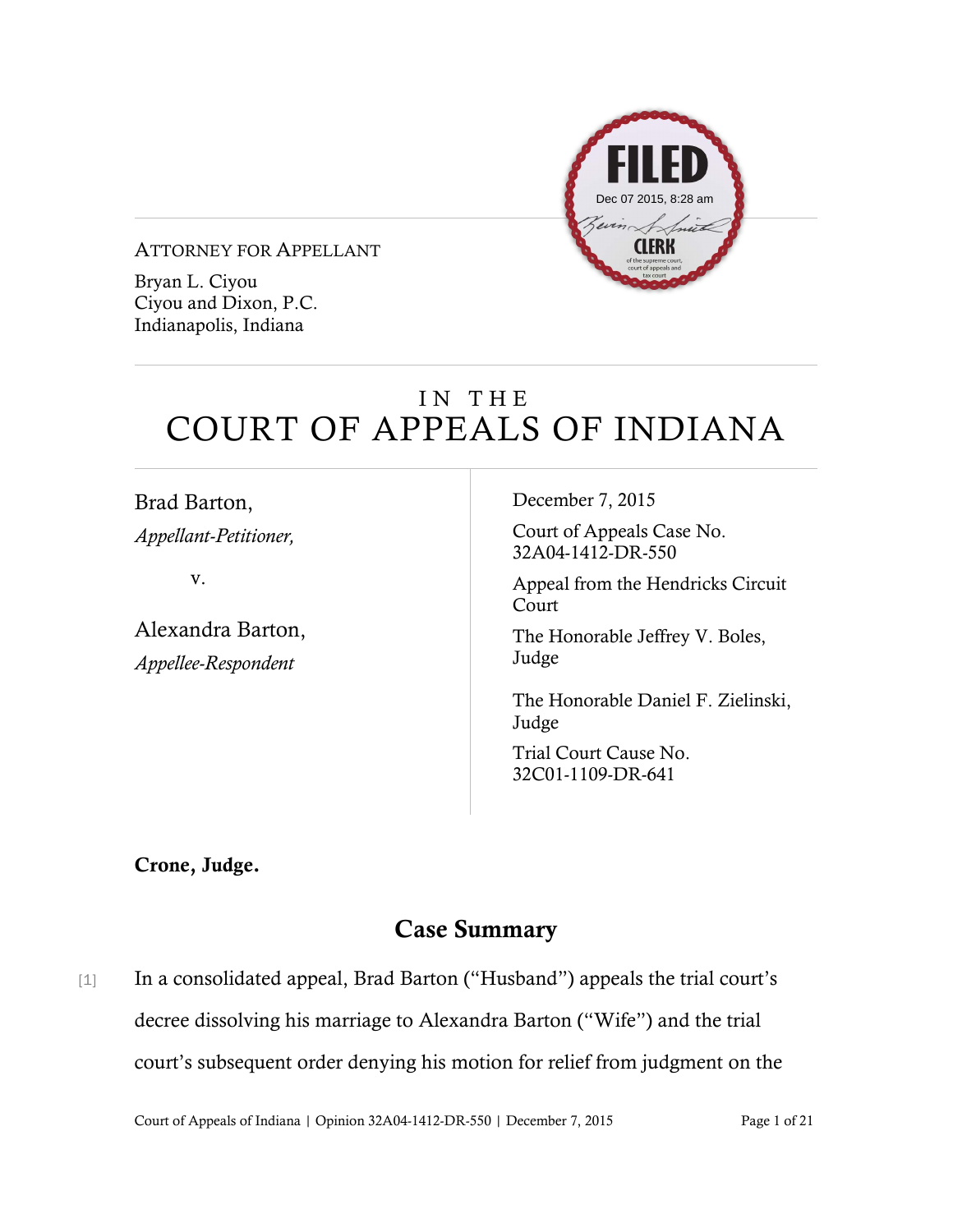basis of fraud or misrepresentation. [1](#page-1-0) On appeal, Husband contends that each of the appealed orders constitutes an abuse of discretion. We conclude that the trial court did not abuse its discretion in denying Husband's motion for relief from judgment and we affirm that order in its entirety. Regarding the dissolution decree, we conclude that the trial court did not abuse its discretion in awarding incapacity spousal maintenance and attorney's fees to Wife. However, we conclude that the trial court erred in dividing the marital estate, namely in valuing and dividing Husband's pension and deferred tax savings plan. Therefore, we affirm in part, reverse in part, and remand with instructions.

#### Facts and Procedural History

[2] Husband and Wife were married on April 12, 2005. No children were born of the marriage. Husband filed his petition for dissolution of marriage on September 1, 2011, and Wife filed her counter-petition for dissolution on October 20, 2011. Following numerous continuances and extensions of time, a final dissolution hearing was held on October 2, 2014. The dissolution court entered its decree on October 31, 2014. In addition to dividing the marital property, which primarily included Husband's pension and deferred tax savings plan, the dissolution court found Wife to be physically incapacitated to the extent that her ability to support herself is materially affected. Accordingly, the

Court of Appeals of Indiana | Opinion 32A04-1412-DR-550 | December 7, 2015 Page 2 of 21

 $\overline{a}$ 

<span id="page-1-0"></span> $1$  When referring to portions of the trial transcripts, we will cite to the final dissolution hearing transcript as "Dissolution Tr." and the motion for relief from judgment hearing transcript as "60(B) Tr."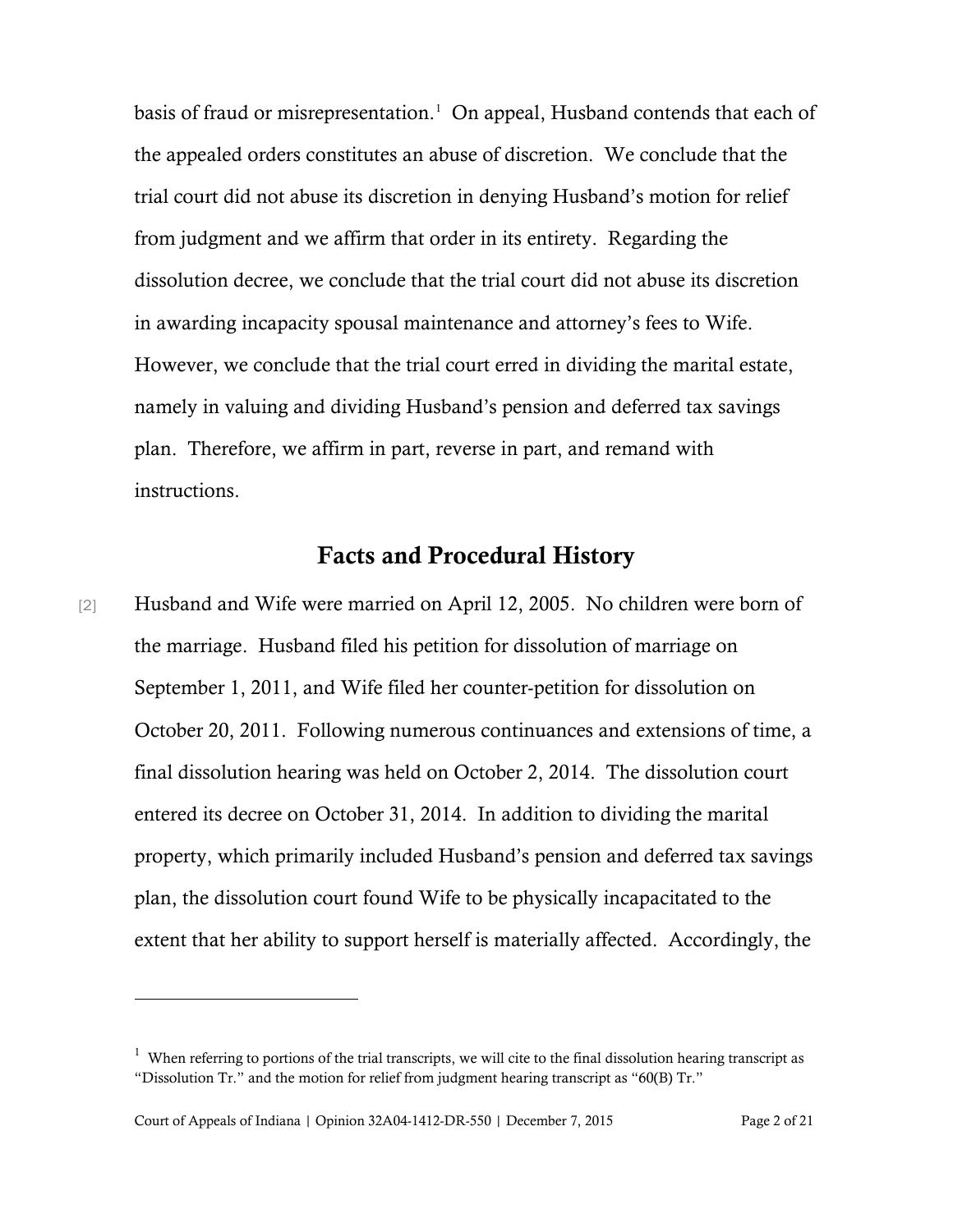court ordered Husband to pay spousal maintenance in the amount of \$1500 per month and to secure COBRA coverage for Wife until she becomes eligible for Medicare.[2](#page-2-0) The dissolution court also found that Husband caused Wife to incur extraordinary attorney's fees by his failures to comply with discovery, switching attorneys, and delaying the case. Thus, the court ordered Husband to pay Wife's attorney's fees in the amount of \$24,364.18.

- [3] Husband filed his notice of appeal on December 1, 2014. Shortly thereafter, Husband filed a "Motion to Stay Order on Dissolution Decree" pending appeal. Specifically, Husband requested that the dissolution court stay its order regarding the award of spousal maintenance and attorney's fees, as well as the division of Husband's pension and deferred tax savings plan. The dissolution court granted the motion to stay regarding the division of Husband's retirement benefits, but denied the motion regarding the award of spousal maintenance and attorney's fees.
- [4] Wife remarried on December 12, 2014. On April 21, 2015, Husband filed his petition for leave to file an Indiana Trial Rule 60(B) motion for relief from judgment in the dissolution court and requested that we remand his appeal pending that ruling. Our motions panel granted Husband's petition and remanded the matter to the dissolution court. Husband subsequently filed his Trial Rule 60(B) motion challenging the dissolution court's award of spousal

 $\overline{a}$ 

<span id="page-2-0"></span><sup>&</sup>lt;sup>2</sup> The record indicates that Wife has since rescinded her request for Husband to provide COBRA coverage. 60(B) Tr. at 65.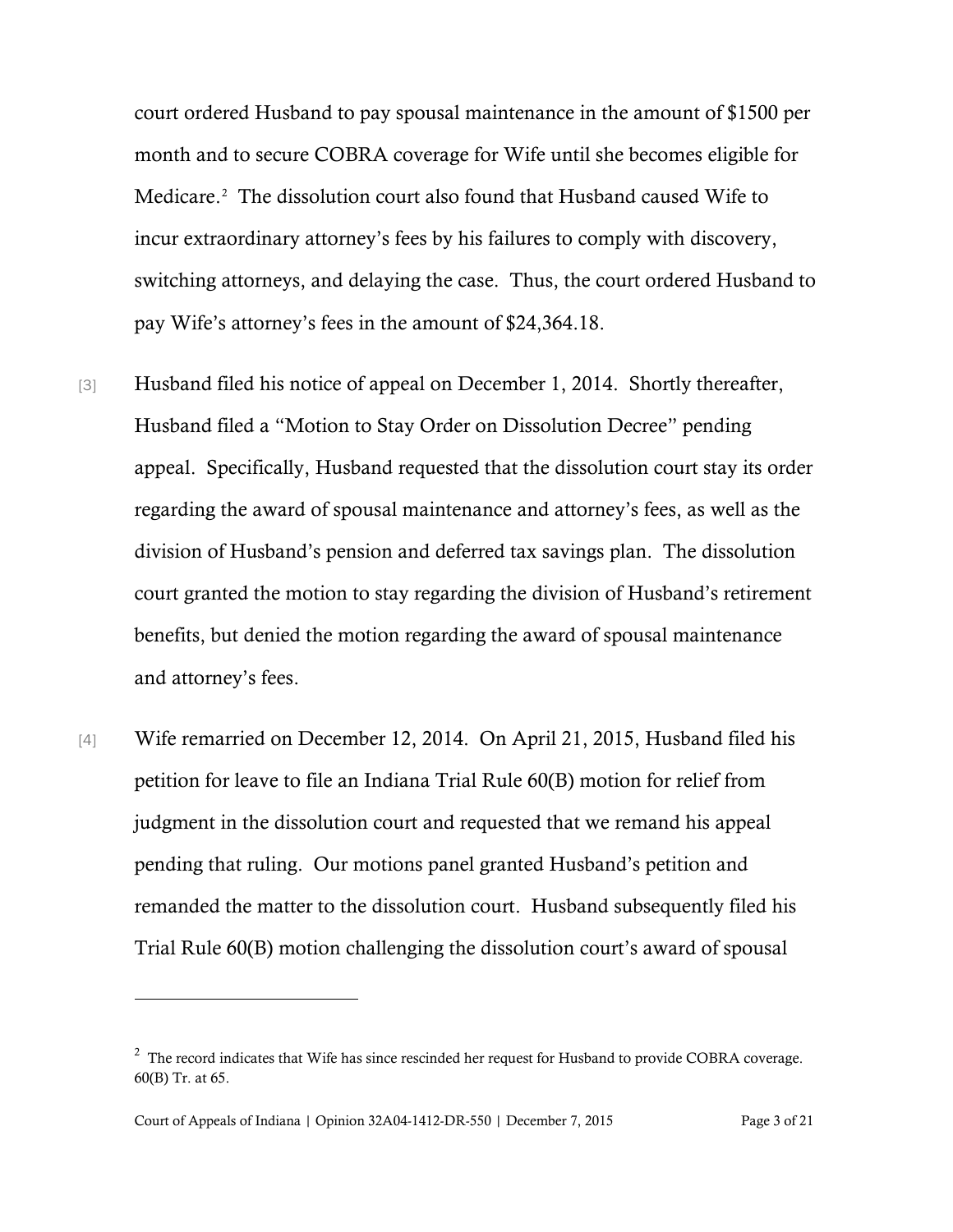maintenance and attorney's fees to Wife. Following a hearing, the trial court issued its findings of fact, conclusions thereon, and order denying Husband's motion for relief from judgment. Husband then filed his amended notice of appeal, and this Court assumed jurisdiction over a consolidated appeal of both the dissolution decree and the trial court's order on the motion for relief from judgment.<sup>[3](#page-3-0)</sup>

#### Discussion and Decision

[5] We begin by noting that Wife did not file an appellee's brief. When an appellee fails to submit a brief, we do not undertake the burden of developing appellee's arguments. *K.L. v. E.H.*, 6 N.E.3d 1021, 1029 (Ind. Ct. App. 2014). Instead, we apply a less stringent standard of review and may reverse if the appellant establishes prima facie error. *Id*. "Prima facie error in this context is defined as, at first sight, on first appearance, or on the face of it." *Falatovics v. Falatovics*, 15 N.E.3d 108, 110 (Ind. Ct. App. 2014) (citation omitted). With this in mind, we will address Husband's appeal from each order in turn.

<span id="page-3-0"></span><sup>&</sup>lt;sup>3</sup> We note that the Honorable Jeffrey V. Boles presided over the dissolution proceedings and we will refer to "the dissolution court" when referring to those proceedings. The Honorable Daniel F. Zielinski presided over the motion for relief from judgment proceeding and we will refer to "the trial court" when referring to that proceeding.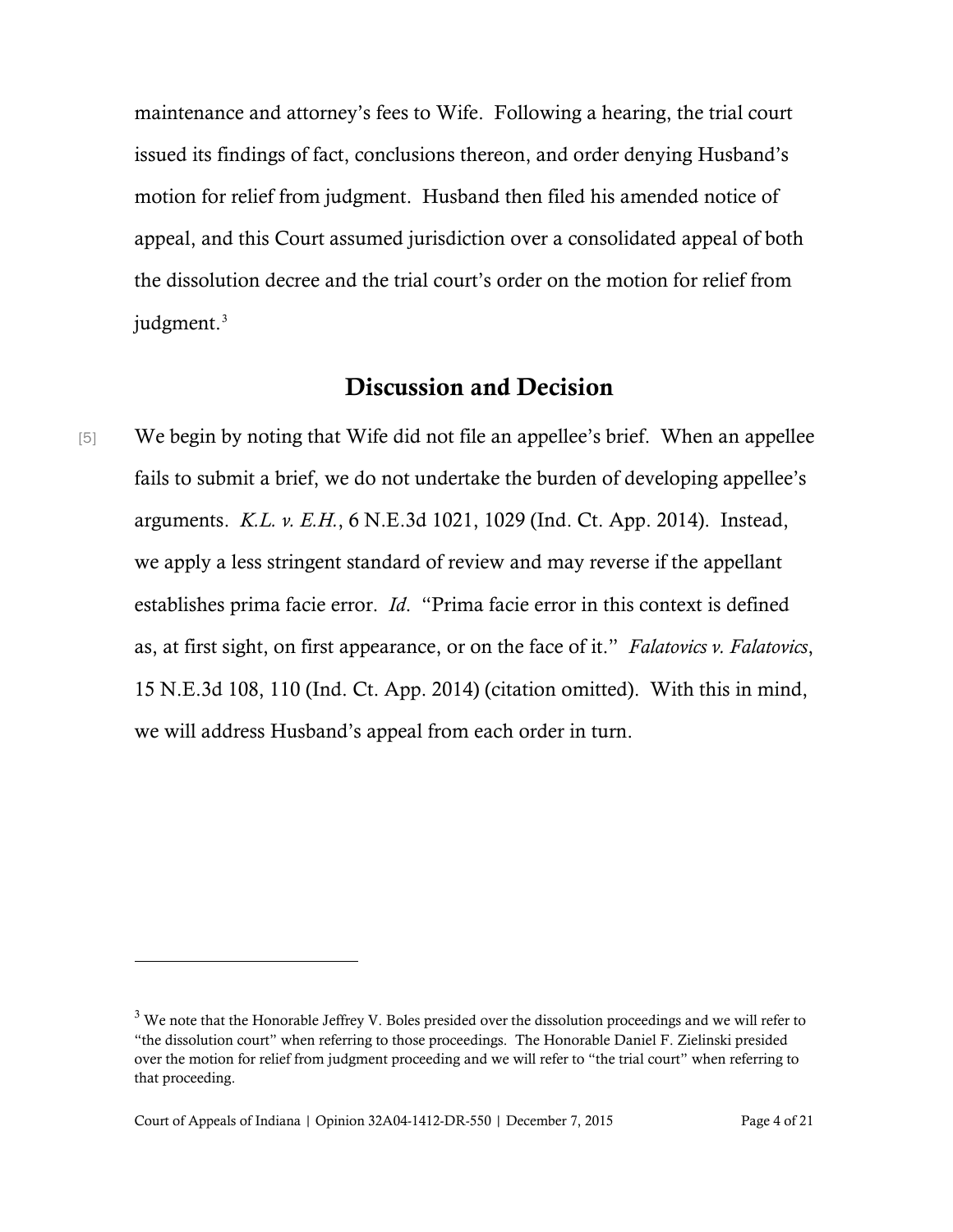# Section 1 – The trial court did not abuse its discretion in denying Husband's motion for relief from judgment regarding the dissolution court's incapacity spousal maintenance award.

- [6] We first address Husband's appeal from the trial court's denial of his motion for relief from judgment. Specifically, Husband asserts that the trial court abused its discretion in denying his motion for relief from the dissolution court's award to Wife of incapacity spousal maintenance on the basis of fraud or misrepresentation.[4](#page-4-0) Indiana Trial Rule 60(B) provides in relevant part, "On motion and upon such terms as are just the court may relieve a party … from a judgment … for the following reasons: … (3) fraud (whether heretofore denominated as intrinsic or extrinsic), misrepresentation, or other misconduct of an adverse party." The burden is on the moving party to establish the ground for relief under Trial Rule 60(B). *In re Paternity of P.S.S.*, 934 N.E.2d 737, 740 (Ind. 2010). While we will discuss the actual merits of the incapacity maintenance award later in our opinion, Trial Rule 60(B) motions address only the procedural, equitable grounds for justifying relief from the legal finality of a final judgment, not the legal merits of the judgment. *Id*.
- [7] We review the trial court's ruling on a motion for relief from judgment using an abuse of discretion standard. *Speedway SuperAmerica, LLC v. Holmes*, 885

<span id="page-4-0"></span> $4$  Based upon Husband's statement of the issues and the first argument section of his brief, it does not appear that he is appealing the trial court's denial of his motion for relief from judgment regarding the dissolution court's award of attorney's fees. He does briefly mention his motion for relief coupled with the attorney's fees issue in a subsequent section of his brief, and we will likewise address it later in our opinion as we deem appropriate.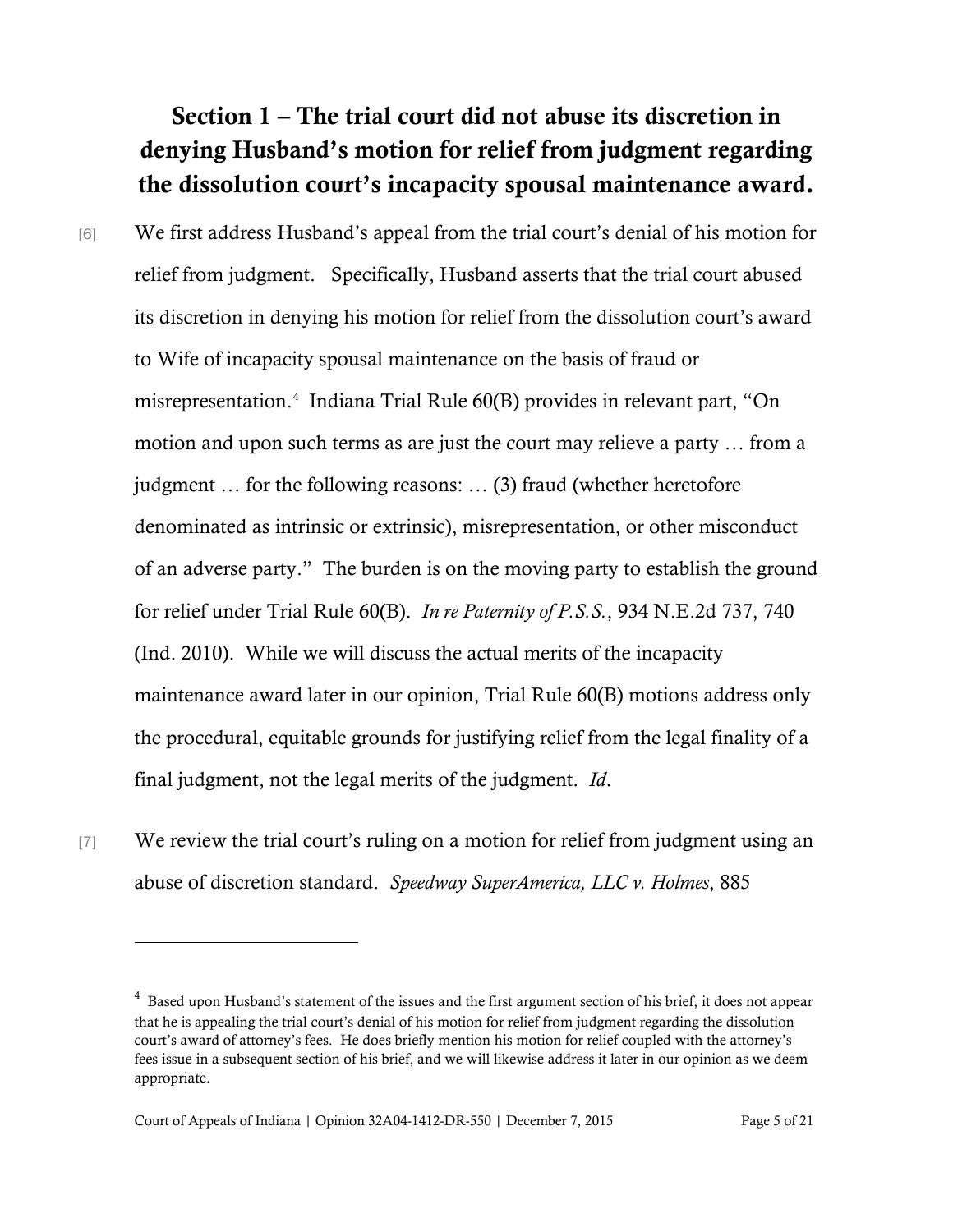N.E.2d 1265, 1270 (Ind. 2008). An abuse of discretion occurs only when the trial court's action is clearly erroneous, that is, against the logic and effect of the facts before it and inferences drawn therefrom. *P.S.S.*, 934 N.E.2d at 741. Moreover, where as here, the trial court enters special findings and conclusions pursuant to Indiana Trial Rule 52(A), we apply a two-tiered standard of review. *Stonger v. Sorrell*, 776 N.E.2d 353, 358 (Ind. 2002). First we determine if the evidence supports the findings, and second whether the findings support the judgment. *Id*. The trial court's findings and conclusions will be set aside only if clearly erroneous. *Id*. We neither reweigh the evidence nor reassess witness credibility. *Id*. Instead, we must accept the ultimate facts as stated by the trial court if there is evidence to sustain them. *Id*.

 $[8]$  "A party making a claim under Trial Rule 60(B)(3) and alleging fraud or misrepresentation must demonstrate that: (1) the opposing party knew or should have known from the available information that the representation is false, and (2) the misrepresentation was made with respect to a material fact which would change the trial court's judgment." *Seleme v. JP Morgan Chase Bank*, 982 N.E.2d 299, 310-11 (Ind. Ct. App. 2012) (citation and quotation marks omitted), *trans. denied* (2012). In his motion for relief, Husband asserted that he had discovered "new material evidence" that during the final dissolution hearing, Wife misrepresented her "financial needs," and that such misrepresentation of material fact affected the dissolution court's judgment awarding incapacity spousal maintenance to Wife. Appellant's App. at 161,

Court of Appeals of Indiana | Opinion 32A04-1412-DR-550 | December 7, 2015 Page 6 of 21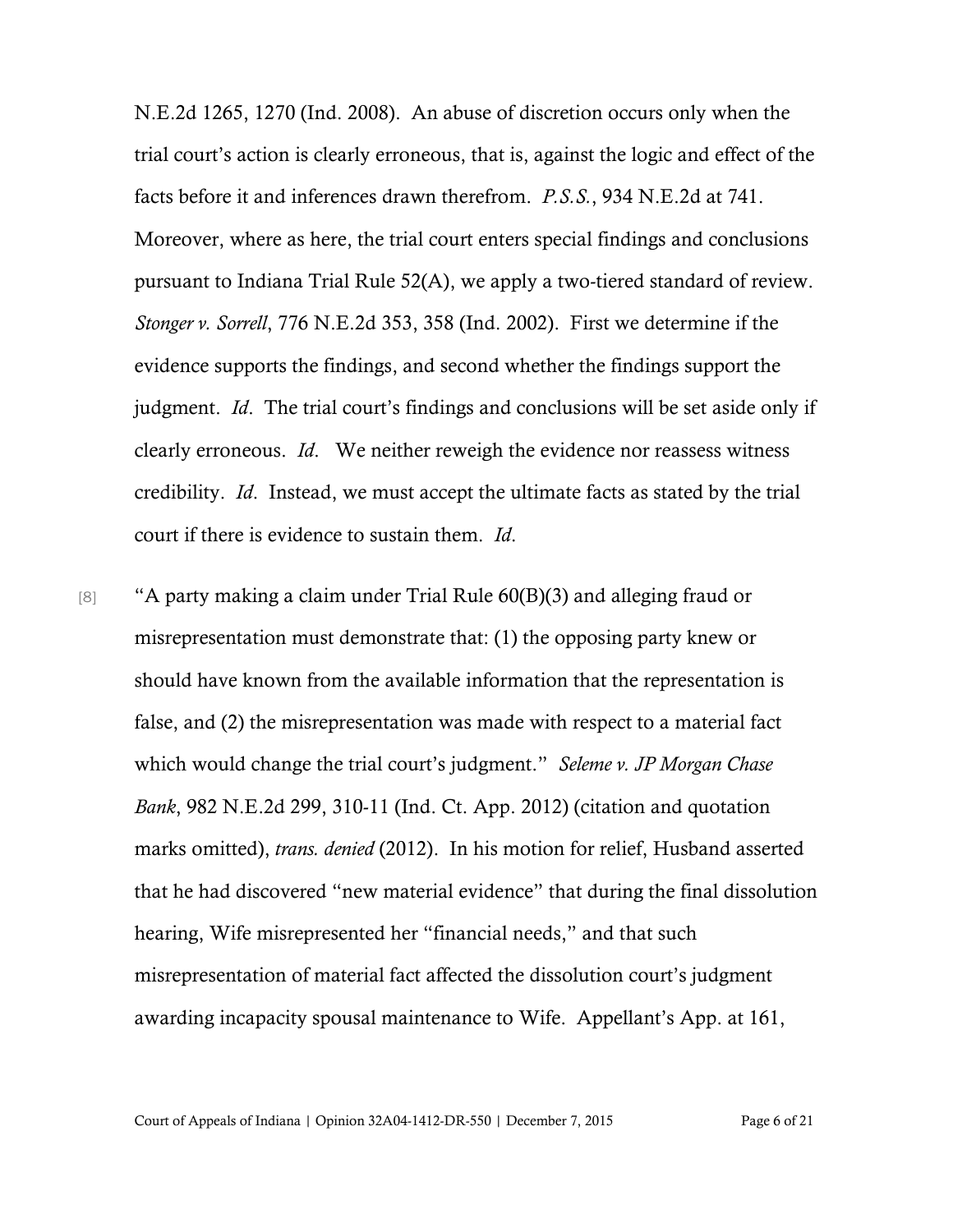166.[5](#page-6-0) Specifically, Husband claimed that Wife was residing with and being financially supported by her then-boyfriend (now husband), that she misled the dissolution court in stating that she did not intend to marry or continue residing with her boyfriend, and that Social Security Disability ("SSDI") was her only source of income. Husband points to Wife's post-dissolution remarriage to support his claim that Wife misled the court.

[9] During the hearing on the motion for relief from judgment, Wife confirmed her earlier testimony that, at the time of the final dissolution hearing, she did not intend to marry her boyfriend, that she intended to move out of his residence and obtain her own housing, and that SSDI was her only source of income. In denying Husband's motion for relief, the trial court found in relevant part,

> 7. While it might be true that [Wife's] testimony was "artful[,]" Court cannot find in the record that [Wife] misrepresented that she received any other "income" than that from the Social Security Administration.

Appellant's App. at 25. It is the trial court's prerogative to weigh the evidence and assess witness credibility, and we will not second-guess that determination

<span id="page-6-0"></span><sup>5</sup> We note that, at the trial court level, Husband appeared confused as to which subsection of Indiana Trial Rule 60(B) applied to his motion for relief. When a request for relief is based on newly discovered evidence pursuant to Trial Rule 60(B)(2), the appellant must show, among other things, that evidence could not have been discovered before trial by the exercise of due diligence. *State Farm Fire & Cas. Co. v. Radcliff*, 18 N.E.3d 1006, 1013 (Ind. Ct. App. 2014), *trans. denied* (2015). Trial Rule 60(B)(3) motions, on the other hand, are based on fraud on the court, so long as it is chargeable to an adverse party and had an adverse effect on the moving party. *Id*. In his motion, Husband referred both to the "new evidence" language of subsection (B)(2) and the "fraud" and "misrepresentation" language of subsection (B)(3). However, throughout his brief on appeal, he appears to rely solely on the fraud and misrepresentation language of Trial Rule (60)(B)(3).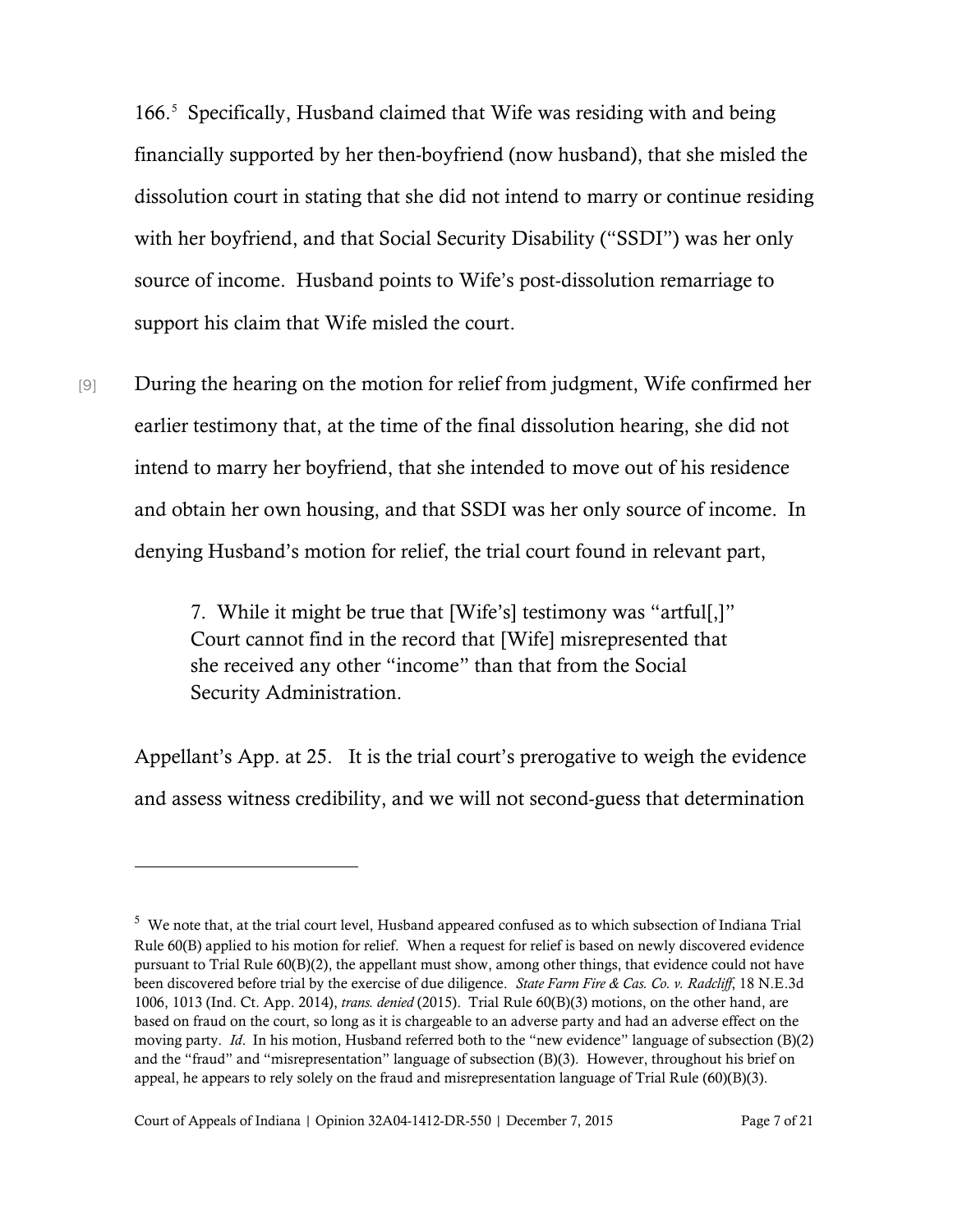on appeal. *Stonger*, 776 N.E.2d at 358. We agree with the trial court that Husband failed to carry his burden of proving that, during the dissolution proceedings, Wife misrepresented any material fact to the dissolution court regarding her financial resources which would have changed the court's judgment. Indeed, the evidence supports the trial court's finding that SSDI was Wife's only source of income at the time of dissolution and, in turn, this finding supports the trial court's denial of relief on the basis of fraud or misrepresentation.

[10] While we acknowledge Husband's frustration with Wife's remarriage approximately six weeks after dissolution, that does not alter what Wife's (not her then-boyfriend's) financial resources were at the time of dissolution. The crux of Husband's claim can be summarized essentially as this: Wife lied about her future intent to remarry, and the dissolution court would not have awarded her incapacity spousal maintenance if she had not misrepresented that intent. First, the entirety of Husband's argument is an invitation for this Court to reassess Wife's credibility, which we will not do. Moreover, we note that, as a general matter, a claim of actual fraud cannot be based on representations of future conduct, on broken promises, or on representations of existing intent that are not executed. *Wallem v. CLS Indus., Inc.*, 725 N.E.2d 880, 889 (Ind. Ct. App. 2000). These are exactly the types of representations complained about by Husband, and such complaint is misplaced in a motion for relief from judgment premised upon fraud or misrepresentation.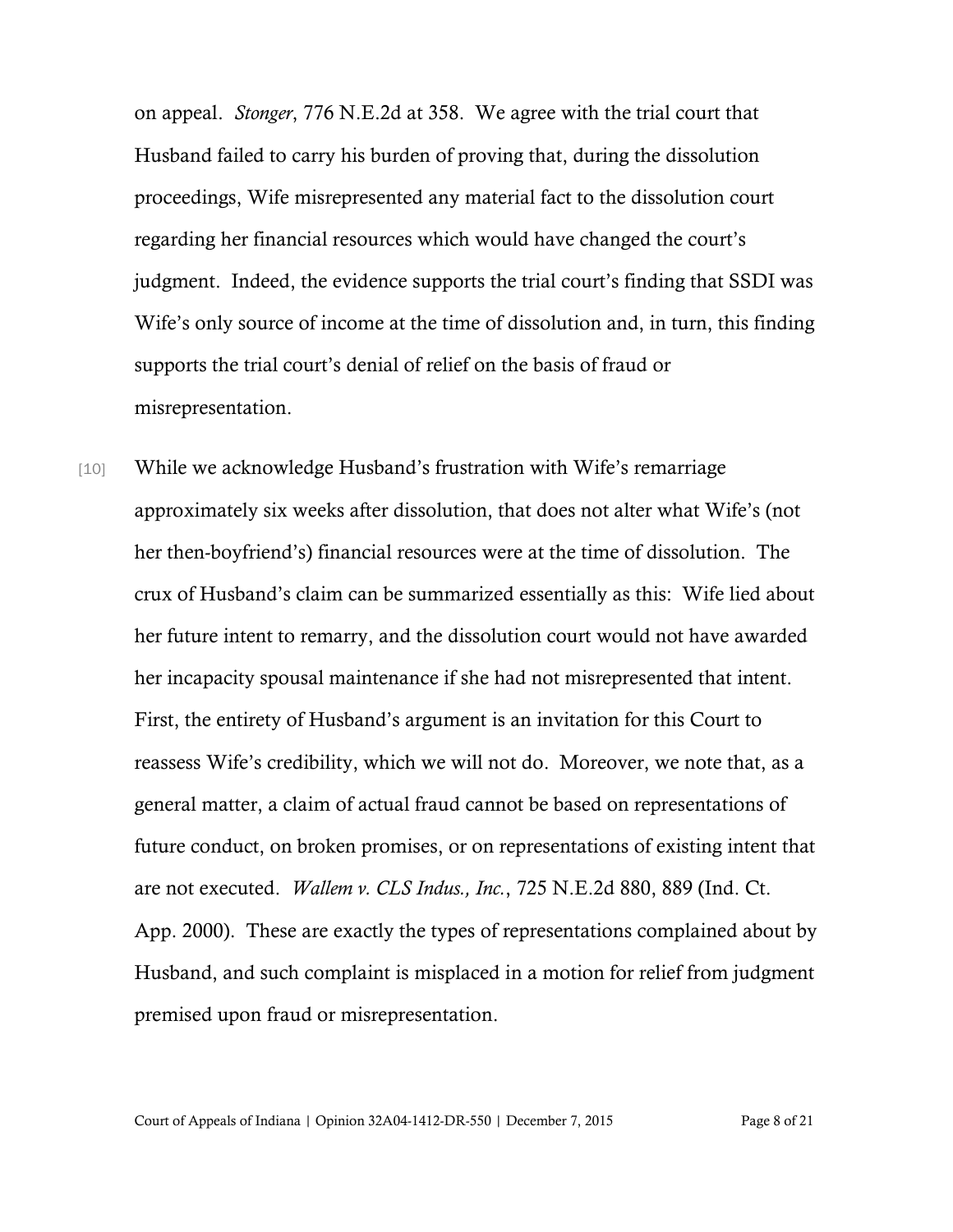[11] Based upon the record before us, we cannot say that the trial court clearly erred in rejecting Husband's contention that Wife misrepresented any material fact regarding her financial resources which would have changed the dissolution court's decision to award incapacity spousal maintenance. Thus, the trial court did not abuse its discretion in denying Husband's motion for relief from judgment, and we affirm the trial court's order.

### Section 2 – The dissolution court did not abuse its discretion in awarding Wife incapacity spousal maintenance.

- [12] Turning now to the dissolution decree, Husband contends that the dissolution court abused its discretion in awarding Wife incapacity spousal maintenance. A trial court's power to award spousal maintenance is wholly within its discretion. *Spivey v. Topper*, 876 N.E.2d 781, 784 (Ind. Ct. App. 2007). The presumption that the court correctly applied the law in making an award of spousal maintenance is one of the strongest presumptions applicable to our consideration of a case on appeal. *Id*. We will reverse a trial court's decision to award spousal maintenance only when the decision is clearly against the logic and effect of the facts and circumstances of the case. *Clokey v. Bosley Clokey*, 956 N.E.2d 714, 718 (Ind. Ct. App. 2011), *aff'd on reh'g*, 957 N.E.2d 1288.
- [13] Indiana Code Section 31-15-7-1 provides that the trial court may order spousal maintenance as part of its disposition of marital property, if the court makes certain findings including,

(1) If the court finds a spouse to be physically or mentally incapacitated to the extent that the ability of the incapacitated

Court of Appeals of Indiana | Opinion 32A04-1412-DR-550 | December 7, 2015 Page 9 of 21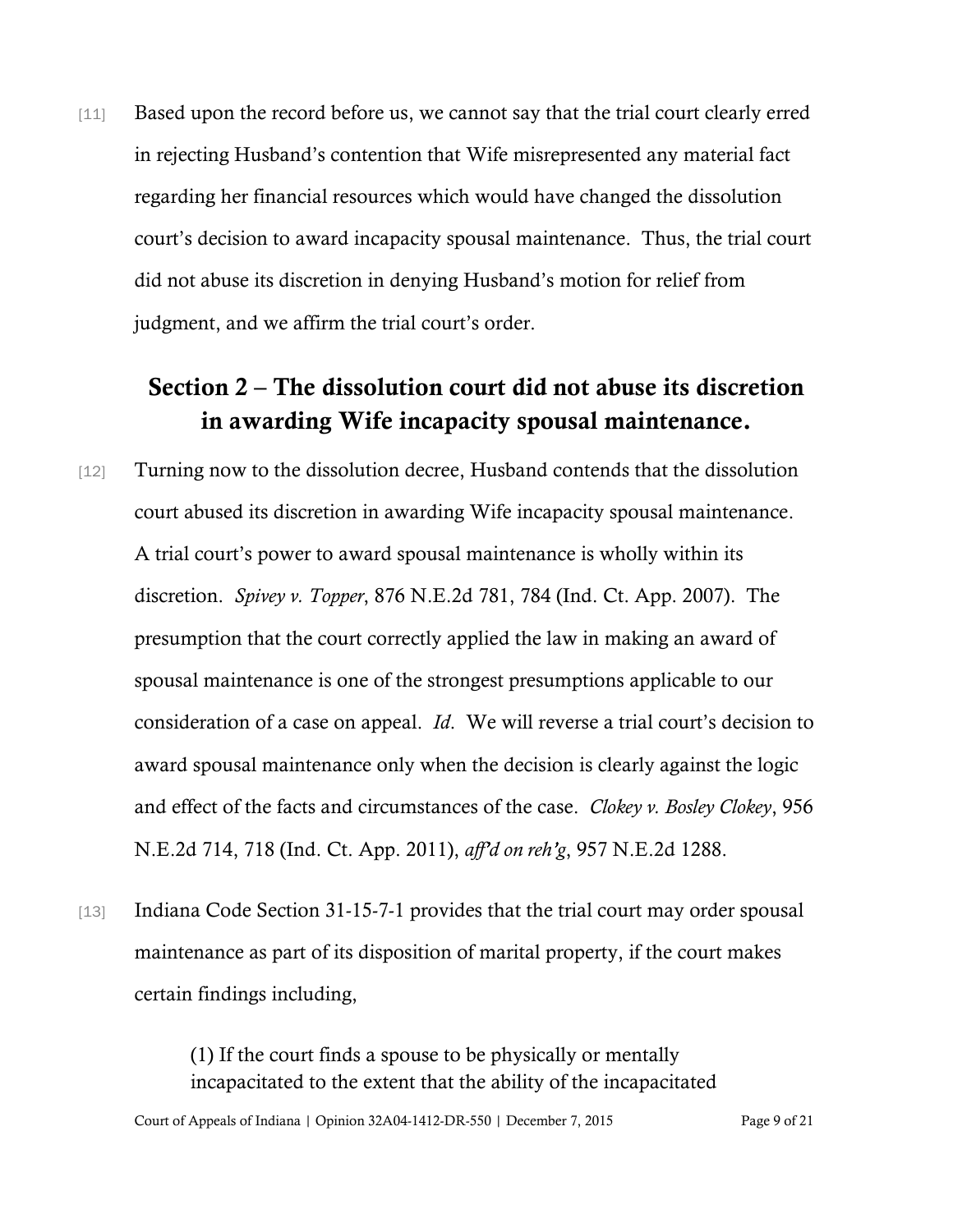spouse to support himself or herself is materially affected, the court may find that maintenance for the spouse is necessary during the period of incapacity, subject to further order of the court.

Ind. Code § 31-15-7-2. With regard to such incapacity maintenance, our supreme court has observed,

Where a trial court finds that a spouse is physically or mentally incapacitated to the extent that the ability of that spouse to support himself or herself is materially affected, the trial court should normally award incapacity maintenance in the absence of extenuating circumstances that directly relate to the criteria for awarding incapacity maintenance.

*Cannon v. Cannon*, 758 N.E.2d 524, 527 (Ind. 2001). Thus, our supreme court has made clear that a trial court's discretion is "limited" regarding whether to award incapacity maintenance once the court makes the requisite finding regarding incapacity. *Coleman v. Atchison*, 9 N.E.3d 224, 229 (Ind. Ct. App. 2014). Once the requisite finding of incapacity has been made, the trial court should award incapacity maintenance or identify specific extenuating circumstances directly related to the statutory criteria for awarding such maintenance that would justify denying the award. *Id*.

[14] Here, the evidence indicates that Wife has been diagnosed with "stiff person's syndrome" with the primary symptom of chronic severe muscular pain. Dissolution Tr. at 59. Wife complains of muscle spasms and falling spells as a result of her condition. To control the pain, Wife must take narcotic medications that cause sedation and impaired response. *Id*. at 61. Wife's Court of Appeals of Indiana | Opinion 32A04-1412-DR-550 | December 7, 2015 Page 10 of 21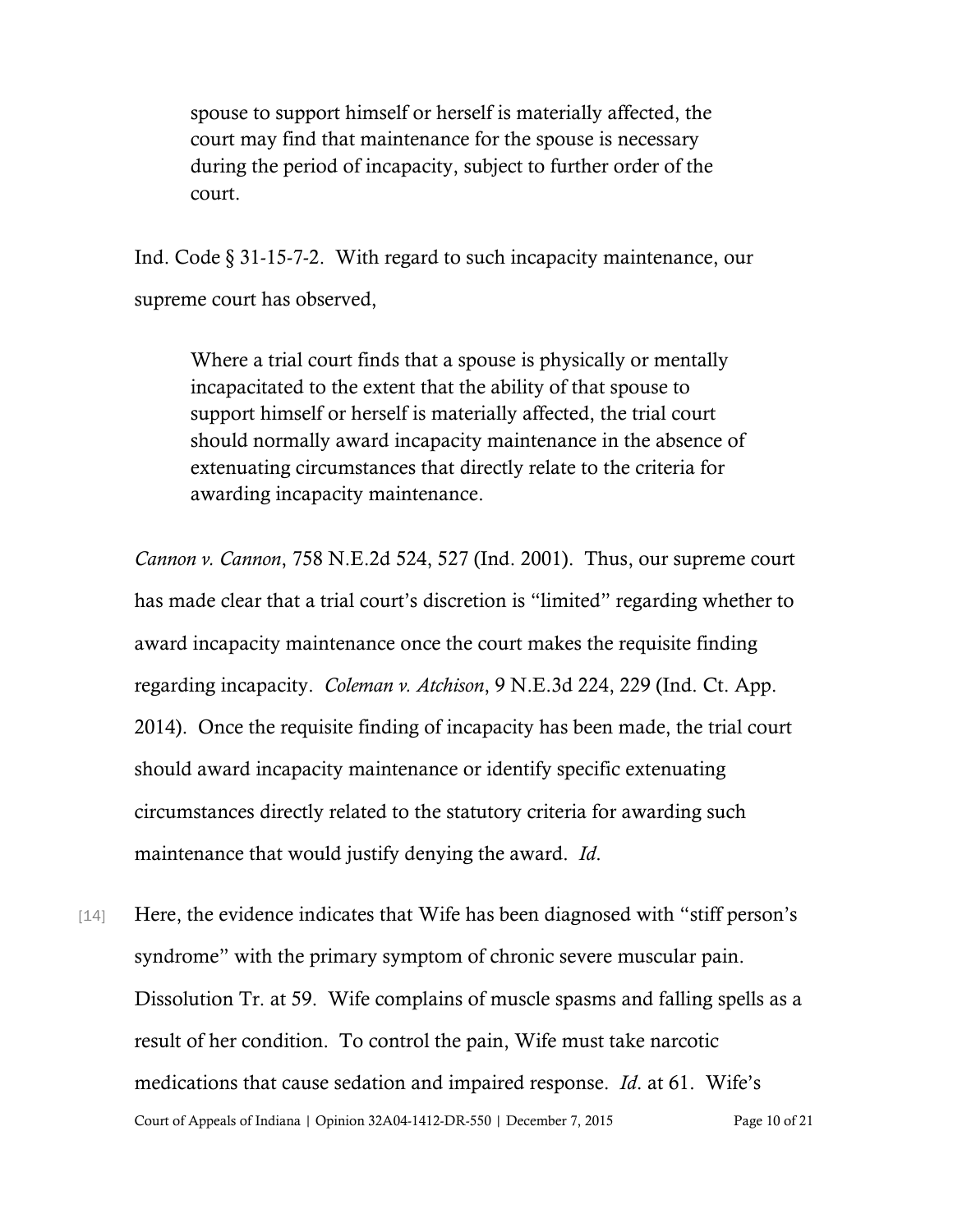doctor opined that her ability to work is materially affected by her condition. *Id*. at 60. Wife also testified that she applied for and was approved for SSDI benefits due to her condition and her resulting inability to work. Based upon this evidence, the dissolution court found,

[Wife] succeeded in proving, by testimony of Dr. George  $E1ms^{[6]}$  $E1ms^{[6]}$  $E1ms^{[6]}$ and the approval by the Social Security Disability and Benefits that she is entitled to spousal maintenance.… Clearly from the testimony, [Wife] is physically incapacitated to the extent that her ability to support herself is material[ly] affected.

Appellant's App. at 22-23.

l

[15] The dissolution court found no extenuating circumstances directly related to the statutory criteria for awarding such maintenance that would justify denying the award, and there is nothing in the record to convince us that such extenuating  $circumstances$  existed at the time of dissolution.<sup>[7](#page-10-1)</sup> Although Husband asserts that Wife failed to establish that her incapacity actually prevents her from working and supporting herself, the dissolution court found to the contrary in concluding that the evidence presented established that Wife's ability to support

<span id="page-10-0"></span> $<sup>6</sup>$  In the transcript, the doctor spells his surname "Elmes." Dissolution Tr. at 57.</sup>

<span id="page-10-1"></span> $<sup>7</sup>$  As stated earlier, the statutory criteria for awarding incapacity maintenance are: (1) the spouse's physical or</sup> mental incapacity, (2) which incapacity materially affects the spouse's self-supporting ability. *See* Ind. Code § 31-15-7-2(1).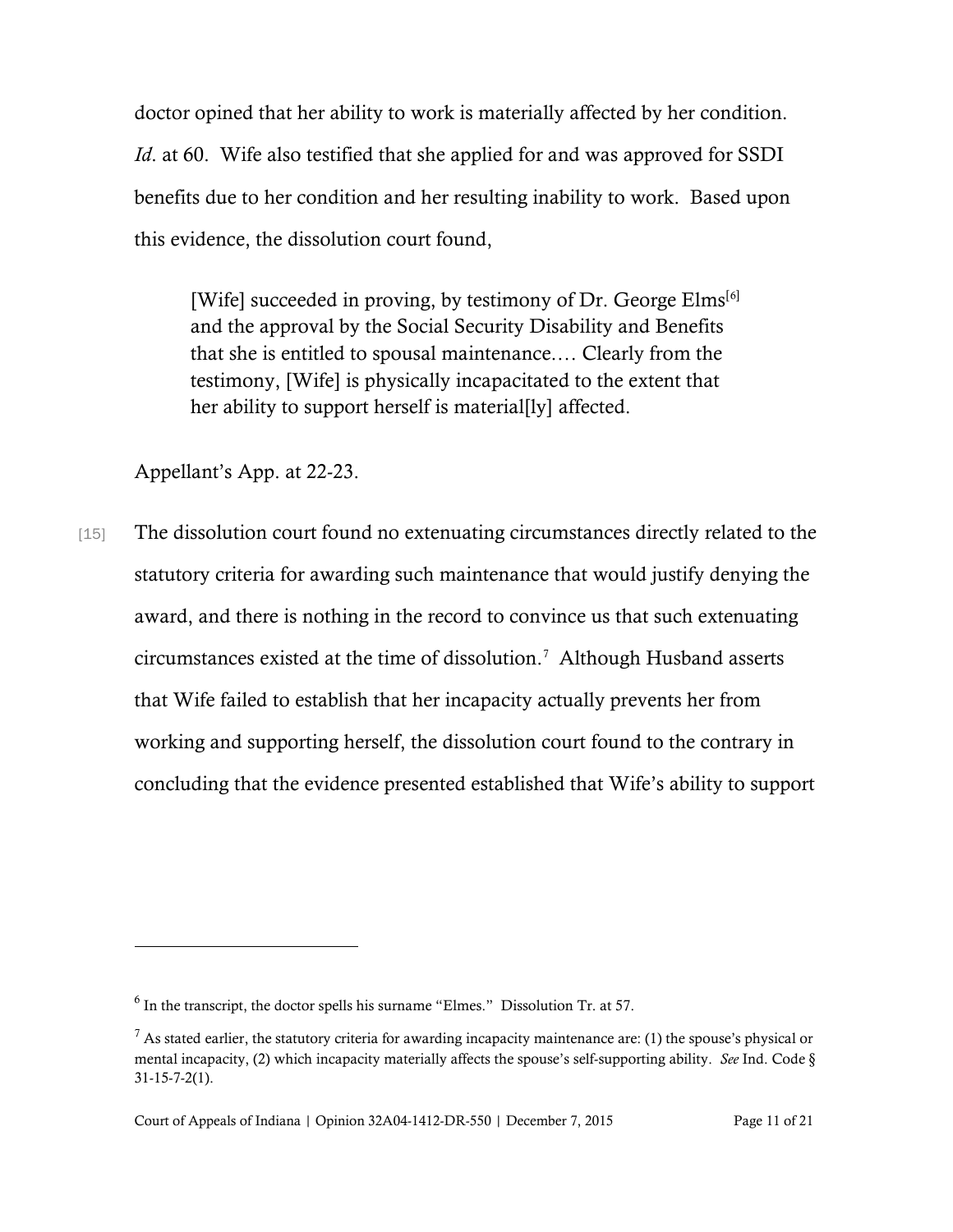herself is materially affected.<sup>[8](#page-11-0)</sup> Findings are clearly erroneous only if the record is devoid of facts or inferences to support them, or if they do not support the judgment. The record here is not so devoid. The dissolution court did not abuse its discretion in awarding Wife incapacity spousal maintenance.<sup>[9](#page-11-1)</sup>

[16] Husband further posits that the dissolution court failed to consider his ability to pay Wife \$1500 per month in incapacity spousal maintenance, and therefore the award constitutes an abuse of discretion. We agree that "in determining the propriety of a maintenance award, the 'ability of the husband to pay should also be made to appear.'" *Clokey*, 957 N.E.2d at 1289 (quoting *Rooney v. Rooney*, 231 Ind. 443, 445, 109 N.E.2d 93, 94 (1952)), *opinion on reh'g*. Here, the dissolution court made specific findings regarding Husband's substantial weekly earnings  $($32.20$  per hour for forty hours plus overtime)<sup>[10](#page-11-2)</sup> from his United Parcel Service employment. Appellant's App. at 20. Thus, although the dissolution court did

<span id="page-11-0"></span><sup>&</sup>lt;sup>8</sup> As indicated by the dissolution court's findings, in addition to the medical testimony, Wife's receipt of SSDI benefits strongly suggests that she is "incapacitated" for spousal maintenance purposes. *See Pohl v. Pohl*, 15 N.E.3d 1006, 1011-12 (Ind. 2014) (noting that the standard for SSDI benefits is "far more exacting than the incapacity-maintenance standard, which inquires only whether the recipient's means of self-support are 'materially affected.'").

<span id="page-11-1"></span><sup>9</sup> Husband relies heavily on *In re Marriage of Gertiser*, 24 N.E.3d 521 (Ind. Ct. App. 2015), *trans. granted*, and argues that, at the time of dissolution, Wife had "financial resources available to her" both from SSDI and her then-boyfriend (now husband), and therefore she did not then and does not now (due to her remarriage) need incapacity maintenance. Appellant's Br. at 19. This Court's opinion in *Gertiser* was recently vacated by our supreme court and no longer has any precedential or persuasive value. *In re Marriage of Gertiser*, No. 29S02-1511-DR-643, 2015 WL 6941124 (Ind. Nov. 10, 2015); *see* Ind. Appellate Rule 58 (Except under specific circumstances, if transfer is granted, the opinion of the Court of Appeals shall be automatically vacated). In any event, Husband's reliance on *Gertiser* is misplaced as *Gertiser* involved a motion to modify and revoke an incapacity spousal maintenance award based upon the financial change in circumstances due to a remarriage, not the original incapacity maintenance award as is involved here.

<span id="page-11-2"></span> $10$  Although the dissolution court found that Husband earns \$32.20 per hour plus overtime, Appellant's App. at 20, Husband testified that he gets paid \$32.90 per hour plus overtime. Dissolution Tr. at 30, 117.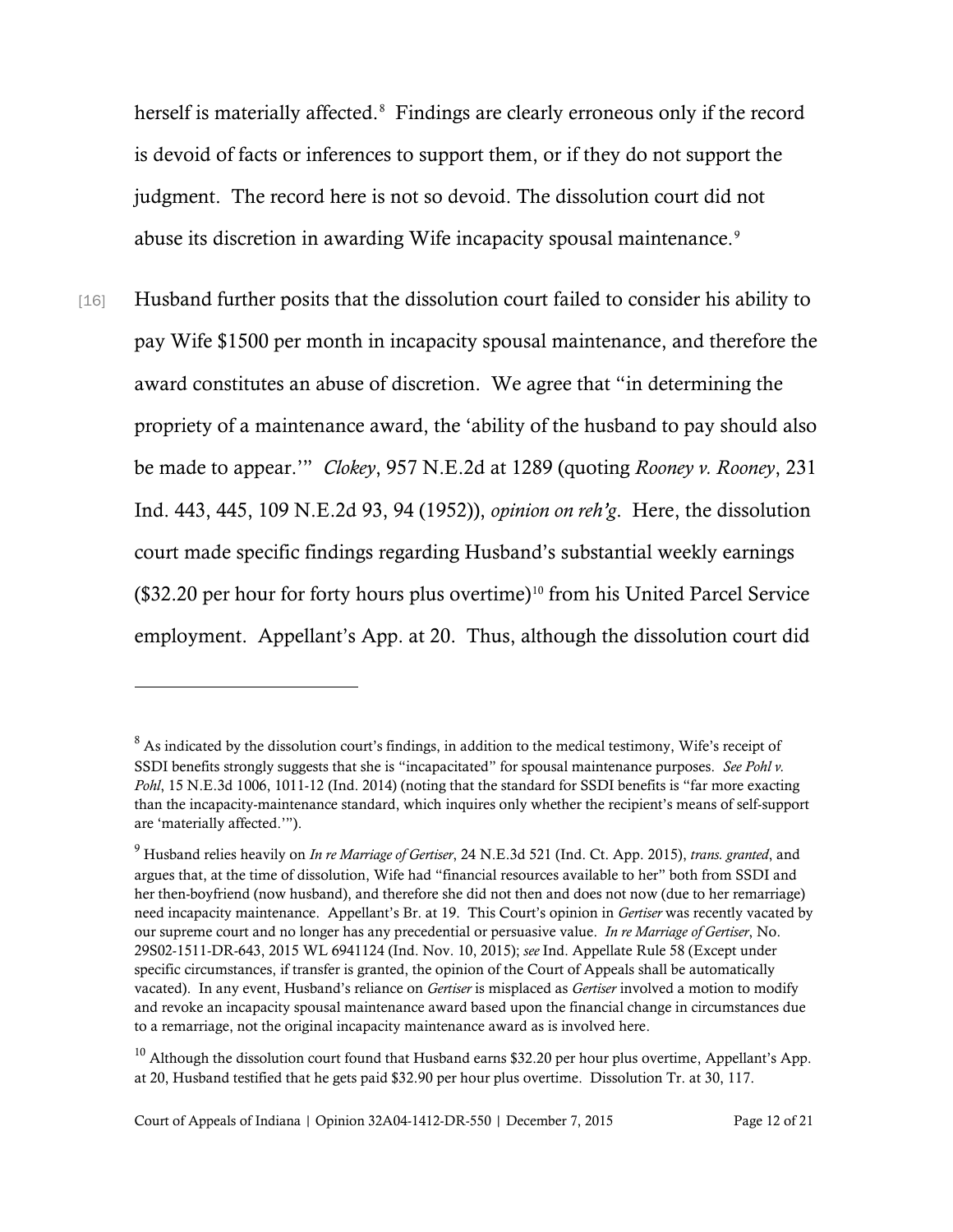not state so explicitly, it clearly considered Husband's ability to pay the maintenance award. Husband's assertion on appeal that he is unable to satisfy the maintenance award for various reasons despite his income is merely an invitation for us to reweigh the evidence in his favor, and we will not. A deferential view of all the evidence presented persuades us that no abuse of discretion occurred.

## Section 3 – The dissolution court did not abuse its discretion in awarding Wife attorney's fees.

- [17] Husband next contends that the dissolution court abused its discretion in awarding Wife \$24,364.18 in attorney's fees. Pursuant to Indiana Code Section 31-15-10-1, a trial court may order a party in a dissolution proceeding to pay a reasonable amount of the other party's attorney's fees, after considering the parties' resources, their economic condition, their ability to engage in gainful employment and earn income, and other factors bearing on the reasonableness of the award. *Troyer v. Troyer*, 987 N.E.2d 1130, 1142-43 (Ind. Ct. App. 2013), *trans. denied* (2013). Misconduct that directly results in additional litigation expenses may properly be taken into account in the trial court's decision to award attorney's fees. *Hendricks v. Hendricks*, 784 N.E.2d 1024, 1028 (Ind. Ct. App. 2003).
- [18] The trial court has broad discretion in awarding attorney's fees. *Bessolo v. Rosario*, 966 N.E.2d 725, 733 (Ind. Ct. App. 2012). "Reversal is proper only where the trial court's award is clearly against the logic and effect of the facts and circumstances before the court." *Id*. "Further, 'the trial court need not give Court of Appeals of Indiana | Opinion 32A04-1412-DR-550 | December 7, 2015 Page 13 of 21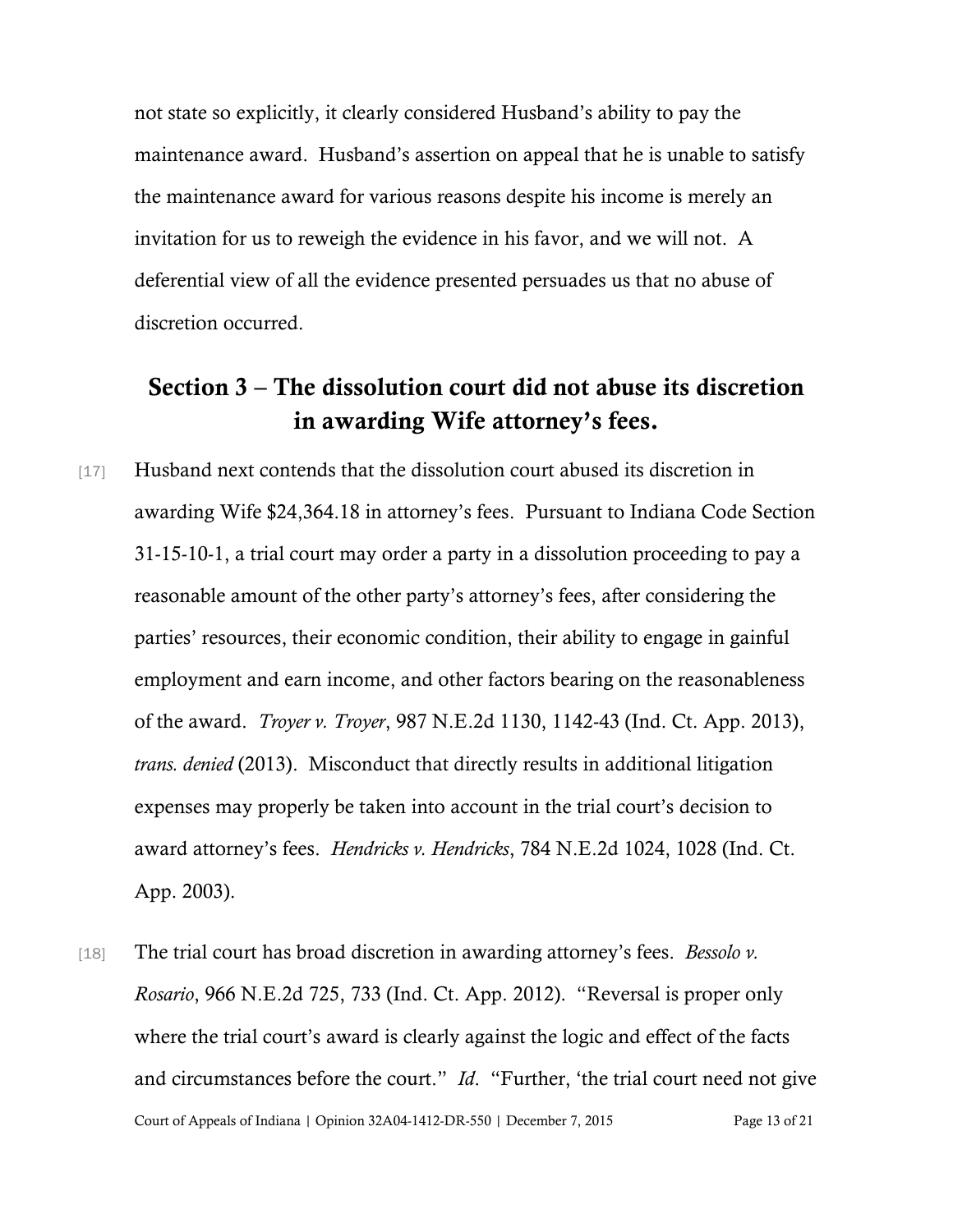its reasons for its decision to award attorney's fees.'" *Id*. (quoting *Thompson v. Thompson*, 811 N.E.2d 888, 905 (Ind. Ct. App. 2004), *trans. denied*.).

- [19] The dissolution court's award of attorney's fees to Wife is supported by the record. The basis for the award is partially Husband's misconduct. The court found that Husband caused Wife "to incur extraordinary attorneys' fees by his failures to comply with discovery, switching attorneys, and delaying the case." Appellant's App. at 23. Husband concedes that some of these things did occur, but he claims that Wife was equally if not more responsible for causing any delays. We again decline Husband's invitation for us to reweigh the evidence and reassess witness credibility on this issue. Also, as noted above, the dissolution court made specific findings regarding the disparity in the parties' earning abilities, specifically finding that Husband earns \$32.20 per hour for a forty-hour work week (\$5152/month) and that Wife has been unemployed due to her physical incapacity since sometime in 2011. *Id*. at 21. The court found that Wife's only source of income is SSDI of \$1491 per month. Thus, Husband's monthly income is more than three times that of Wife.
- [20] While Husband complains that the dissolution court awarded Wife all of her attorney's fees rather than just a portion, we conclude that the extreme disparity in the parties' earning abilities and financial resources as shown by the evidence justifies the award. We cannot say that the dissolution court's decision to award Wife \$24,364.18 in attorney's fees is clearly against the logic and effect of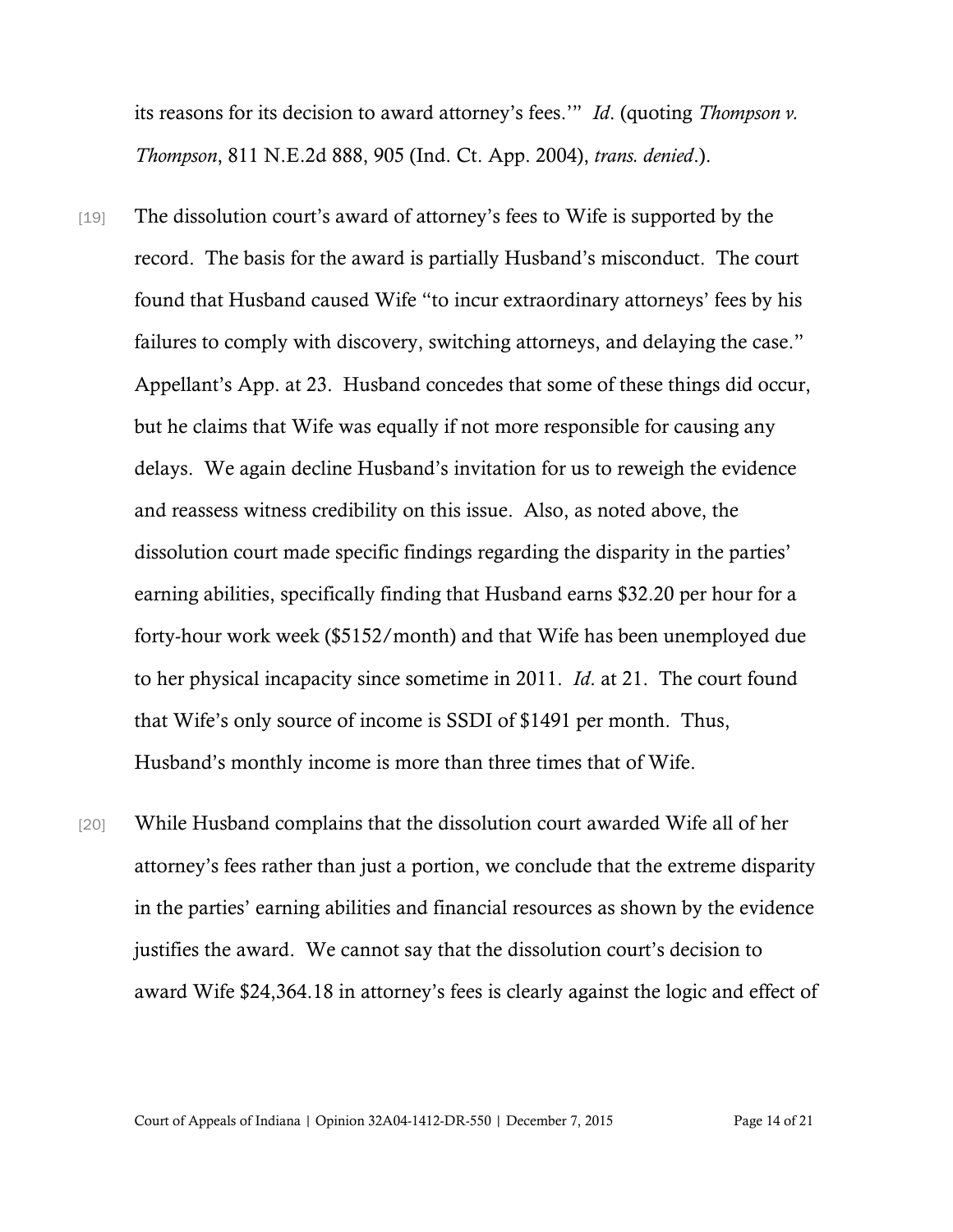the facts and circumstances before the court. The dissolution court did not abuse its discretion. [11](#page-14-0)

## Section Four – The dissolution court erred in valuing and dividing Husband's pension and deferred tax savings plan.

[21] As noted by Husband, the dissolution court determined that the only two marital assets with value and subject to division were Husband's pension and deferred tax savings plan. [12](#page-14-1) Husband asserts that the dissolution court abused its discretion in dividing these retirement assets by apparently awarding Wife the entire value earned during the marriage of both of these assets. We agree with Husband that the dissolution court committed error in valuing and dividing the retirement assets, and we reverse that portion of the dissolution decree and remand for further proceedings.

<span id="page-14-0"></span> $11$  We will not seriously entertain Husband's repeated assertion that Wife was "gifted" the money to pay her attorney's fees and therefore is in a better economic condition than he is to pay the fees. Appellant's Br. at 37. In denying Husband's motion for relief from judgment on this issue, the trial court found to the contrary, stating, "Court cannot find from the record that [W]ife's attorney fees were 'gifted' to her, only that another individual, her now current husband, paid a substantial portion of her attorney fees. However, again, nothing in the record reflects whether those fees need to be repaid." Appellant's App. at 25. Husband has failed to demonstrate that this finding is clearly erroneous.

<span id="page-14-1"></span><sup>&</sup>lt;sup>12</sup> Husband briefly mentions two additional marital assets/liabilities about which he claims that he needs "clarification" as to how they were handled in the dissolution decree. Appellant's Br. at 41. First, regarding an alleged debt of \$63,868 owed by the parties to Wife's mother, the dissolution court made clear in its findings that there was insufficient evidence presented regarding this alleged debt, and therefore it is assignable to neither party and not included in the marital estate. Regarding the allegedly severely damaged Chrysler Pacifica vehicle that was given to Wife pursuant to a provisional agreement, the dissolution court made clear that the vehicle was included in the martial pot, but it assigned "no value of the Pacifica to either party." Appellant's App. at 21. The dissolution decree is sufficiently clear on these issues, and we believe that no further clarification in necessary.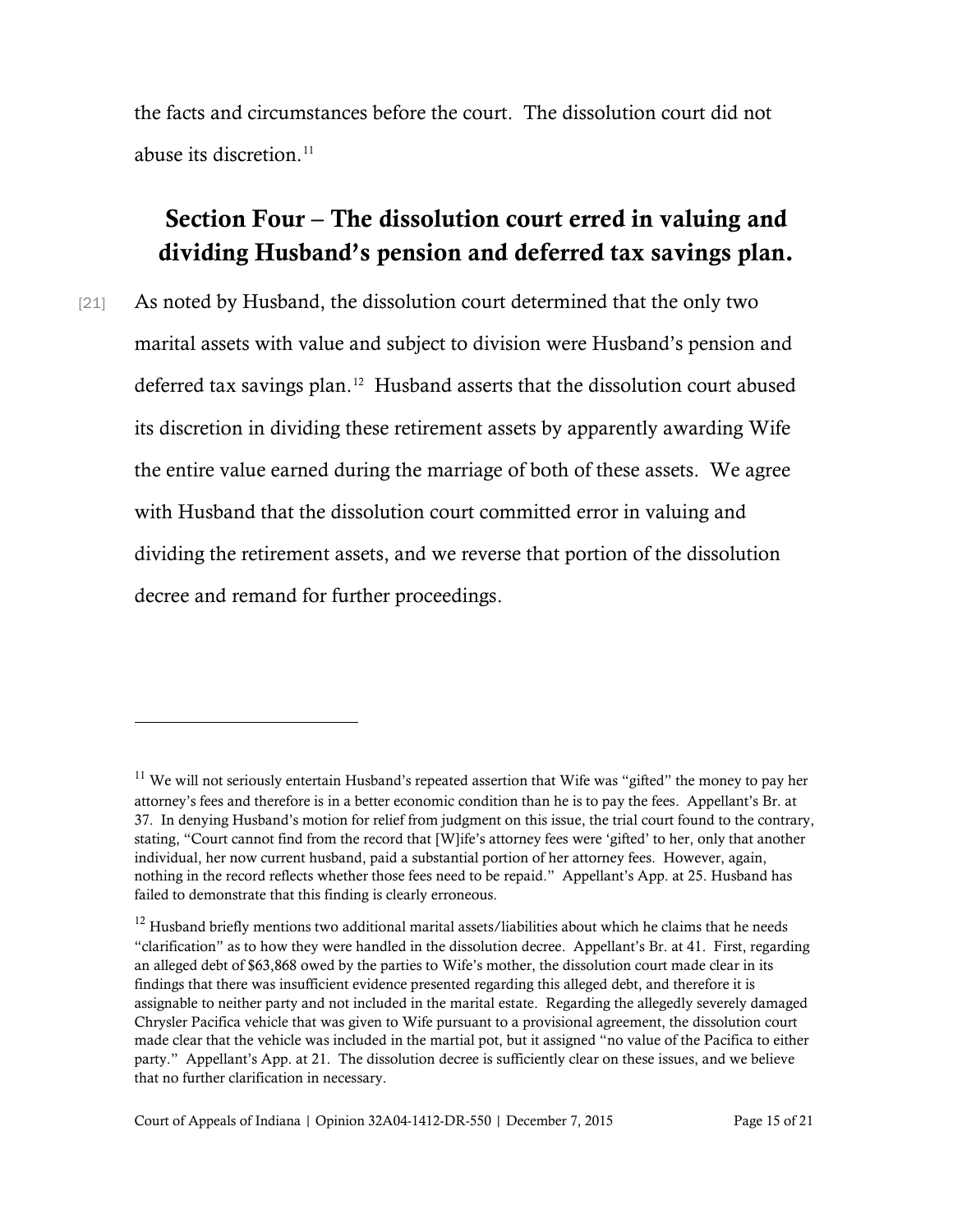[22] We begin our discussion of this issue with a summary of Indiana's one pot theory.

> It is well settled that in a dissolution action, all marital property goes into the marital pot for division, whether it was owned by either spouse before the marriage, acquired by either spouse after the marriage and before final separation of the parties, or acquired by their joint efforts. For purposes of dissolution, property means all the assets of either party or both parties. The requirement that all marital assets be placed in the martial pot is meant to insure that the trial court first determines that value before endeavoring to divide property. Indiana's one pot theory prohibits the exclusion of any asset in which a party has a vested interest from the scope of the trial court's power to divide and award. While the trial court may decide to award a particular asset solely to one spouse as part of its just and reasonable property division, it must first include the asset in its consideration of the marital estate to be divided.

*Falatovics*, 15 N.E.3d at 110 (citations and quotation marks omitted).

[23] After determining what constitutes marital property, the trial court must then divide the marital property under the presumption that an equal division is just and reasonable. *Leever v. Leever*, 919 N.E.2d 118, 124 (Ind. Ct. App. 2009). This presumption may be rebutted by relevant evidence that an equal division would not be just and reasonable. Ind. Code § 31-15-7-5. However, the trial court must state its reasons for deviating from the presumption of an equal division in its findings and judgment. *Hartley v. Hartley*, 862 N.E.2d 274, 285 (Ind. Ct. App. 2007).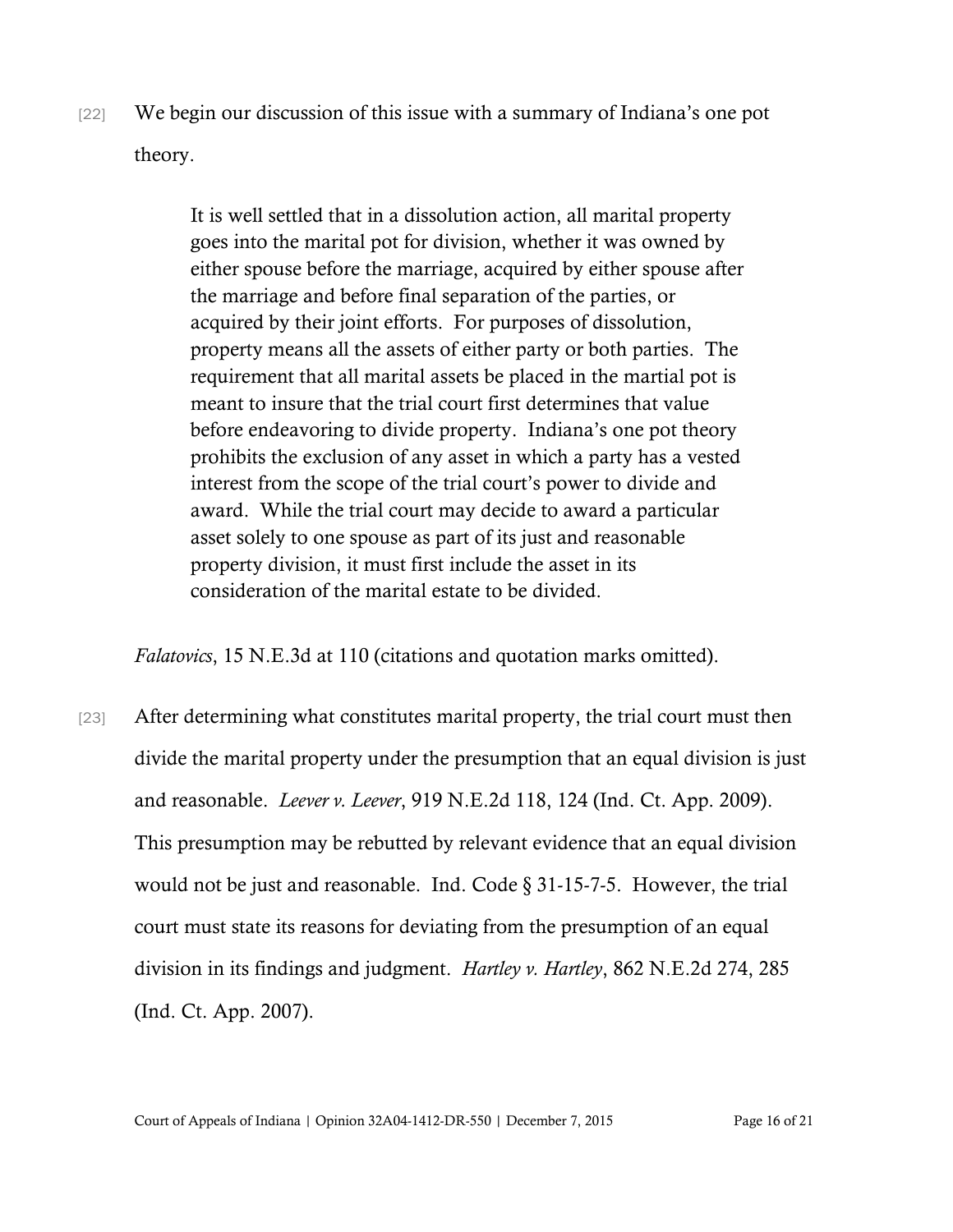[24] We note that nowhere in the dissolution court's findings or judgment does the court state reasons for deviating from the presumption of an equal division, so we must presume that the dissolution court intended a 50/50 division of marital property. In valuing and dividing Husband's retirement assets, the dissolution court found,

> 13. [Husband] has a Teamster's Deferred Tax Savings Plan with a value of \$22,842.33 and he should pay [Wife] a figure computed by a factor of the number of years the parties were married, approximately six, divided by the number of years [Husband] used to earn the deferred tax savings plan times the \$22,842.33 and pay that amount to [Wife] within thirty (30)  $davs.$ <sup>[[13](#page-16-0)]</sup>

> 14. Also, [Husband] owns a UPS Pension Plan, as of the date of filing worth \$39,823.9[2] earned during the marriage. The multiplier used for the deferred tax savings plan should be used regarding the \$39,823.9[2] and that amount shall be paid by [Husband] to [Wife] as a lien upon the value of the pension plan when it begins to pay out to [Husband]. $[14]$  $[14]$  $[14]$

<span id="page-16-0"></span> $13$  Regarding Husband's tax savings plan, it is clear that the dissolution court intends Wife to obtain an immediate distribution of her share of those benefits. *See Kendrick v. Kendrick*, No. 49A02-1412-DR-888, 2015 WL 5562440, at \*5 (Ind. Ct. App. Sept. 22, 2015) (citing 2 EQUIT. DISTRIB. OF PROPERTY, 3d §§ 6:30, 6:36 (2014)) (under the "immediate offset method," the trial court determines the present value of the retirement benefits and awards the nonowning spouse his or her share of the benefits in an immediate lump sum), *trans. pending*.

<span id="page-16-1"></span><sup>&</sup>lt;sup>14</sup> Regarding Husband's pension, it is clear that the dissolution court intends Wife to obtain a deferred distribution of her share of those benefits. *See Kendrick*, 2015 WL 5562440 at \*5 (under the "deferred distribution method," the court makes no immediate division of the retirement benefits but determines the future benefits to which the nonowning spouse is entitled).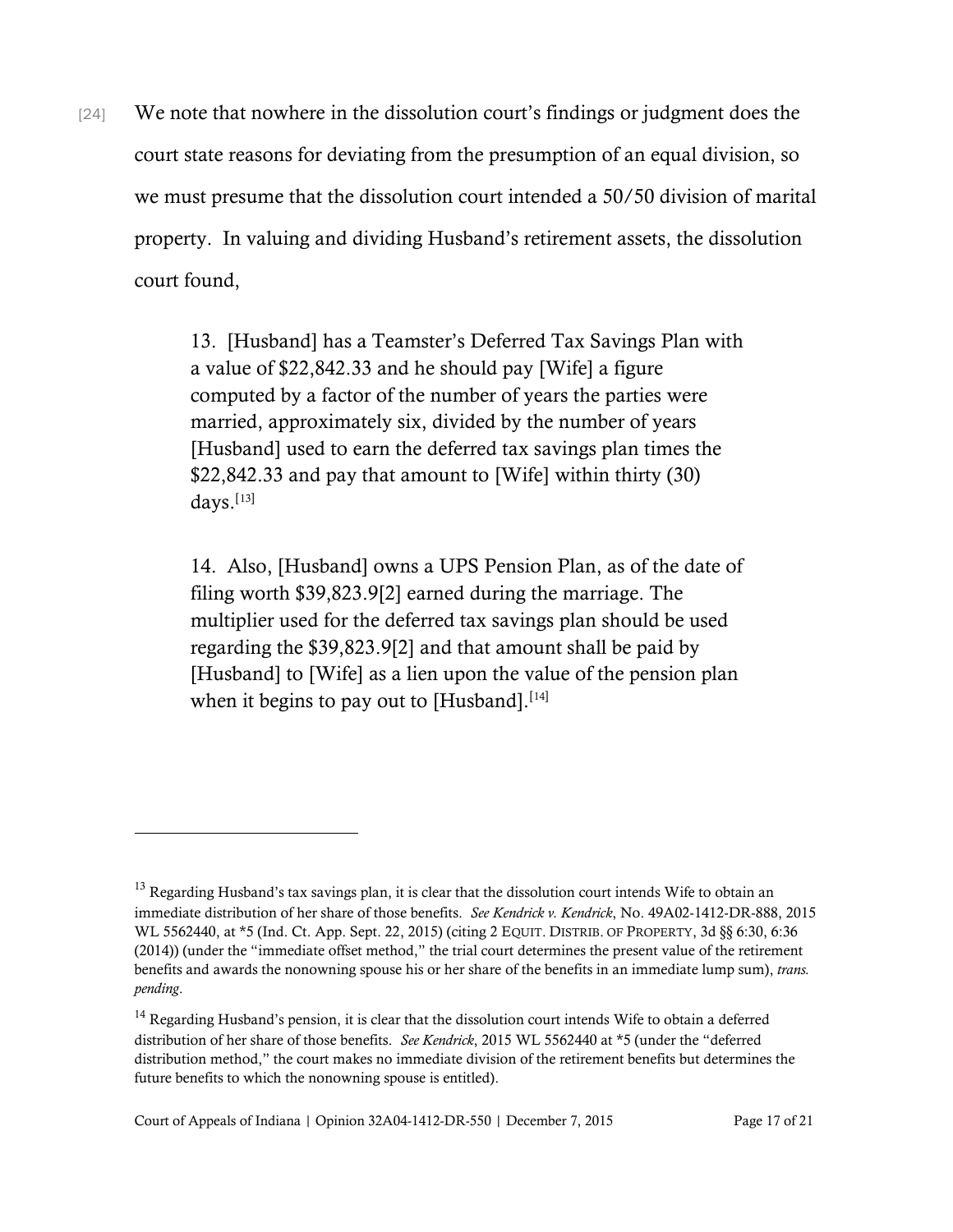Appellant's App. at 22. From these findings, it is evident that the dissolution court is purporting to use the coverture fraction formula to divide Husband's pension and deferred tax savings plan between the parties.

[25] This Court has explained,

The "coverture fraction" formula is one method a trial court may use to distribute pension or retirement plan benefits to the earning and non-earning spouses. Under this methodology, the value of the retirement plan is multiplied by a fraction, the numerator of which is the period of time during which the marriage existed (while pension rights were accruing) and the denominator is the total period of time during which pension rights accrued.

*In re Marriage of Fisher*, 24 N.E.3d 429, 433 (Ind. Ct. App. 2014) (quoting *Hardin v. Hardin*, 964 N.E.2d 247, 250 (Ind. Ct. App. 2012) (citation omitted) (emphasis omitted)). In other words, the coverture fraction formula is applied to determine what portion of a retirement asset is subject to division.

[26] We observe several critical errors in the dissolution court's findings and application of the coverture fraction formula here. We will first explain what should have happened, and we will then explain what apparently did happen. The dissolution court should have included the entire present value of both the pension and the deferred tax savings plan in the marital estate (one pot theory) and then applied the coverture fraction formula to determine what portion of each asset was earned during the marriage and therefore subject to division. The coverture fraction multiplied by the present value of each asset would take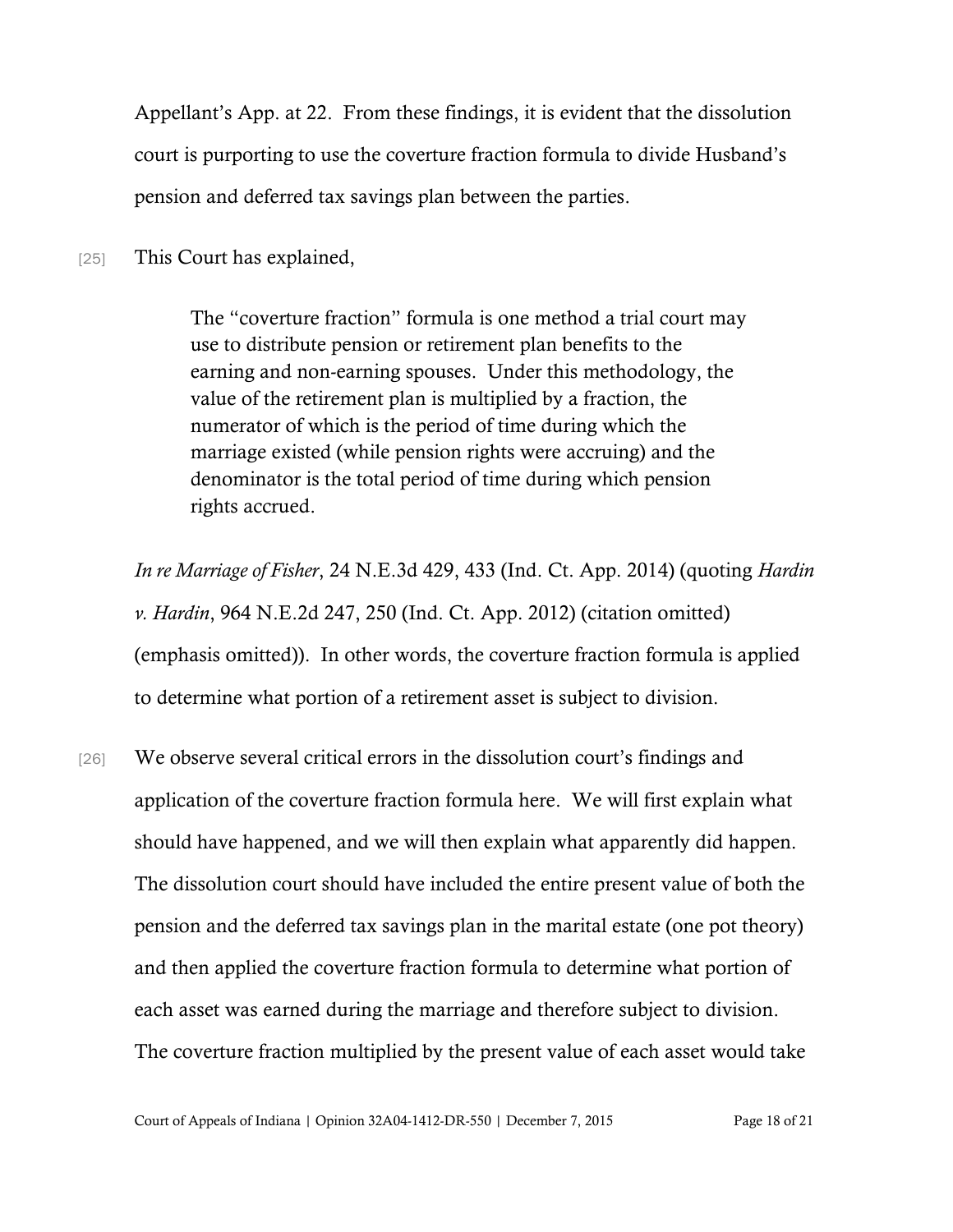into account the six years of marriage divided by the number of years Husband spent working during which those retirement benefits accrued. [15](#page-18-0) After applying the fraction, the dissolution court then should have divided the coverture value of these assets equally between the parties, or state reasons why deviation from an equal division would be appropriate.

- [27] Regarding Husband's deferred tax savings plan, the dissolution court properly included in the marital estate the entire present value of the plan, \$22,842.33. However, the dissolution court then stated that the coverture fraction formula should be applied to that amount and that Husband should "pay that amount" to Wife. Appellant's App. at 22. Thus, the court appears to have awarded the entire coverture portion of the deferred tax savings plan to Wife, rather than awarding her one half of the coverture portion of the plan based upon the coverture fraction formula. Absent any finding that an equal division of property would not be just and reasonable, this is error.
- [28] As for Husband's pension, the record indicates that the total value of the pension at the time of filing was \$99,776.33. However, rather than first including the entire value of the pension in the marital pot and then applying the coverture fraction formula to determine the divisible amount, the dissolution court erroneously included what Husband claims is already the

<span id="page-18-0"></span><sup>&</sup>lt;sup>15</sup> The dissolution court did not make a specific finding regarding the denominator of the coverture fraction. For purposes of clarity, we urge the court to do so on remand. Husband presented evidence that the coverture fraction should be 39.9132%, which accounts for 6.3861 years of marriage and 16 years of employment (6.3861÷16 =.399132). Petitioner's Exh. 10.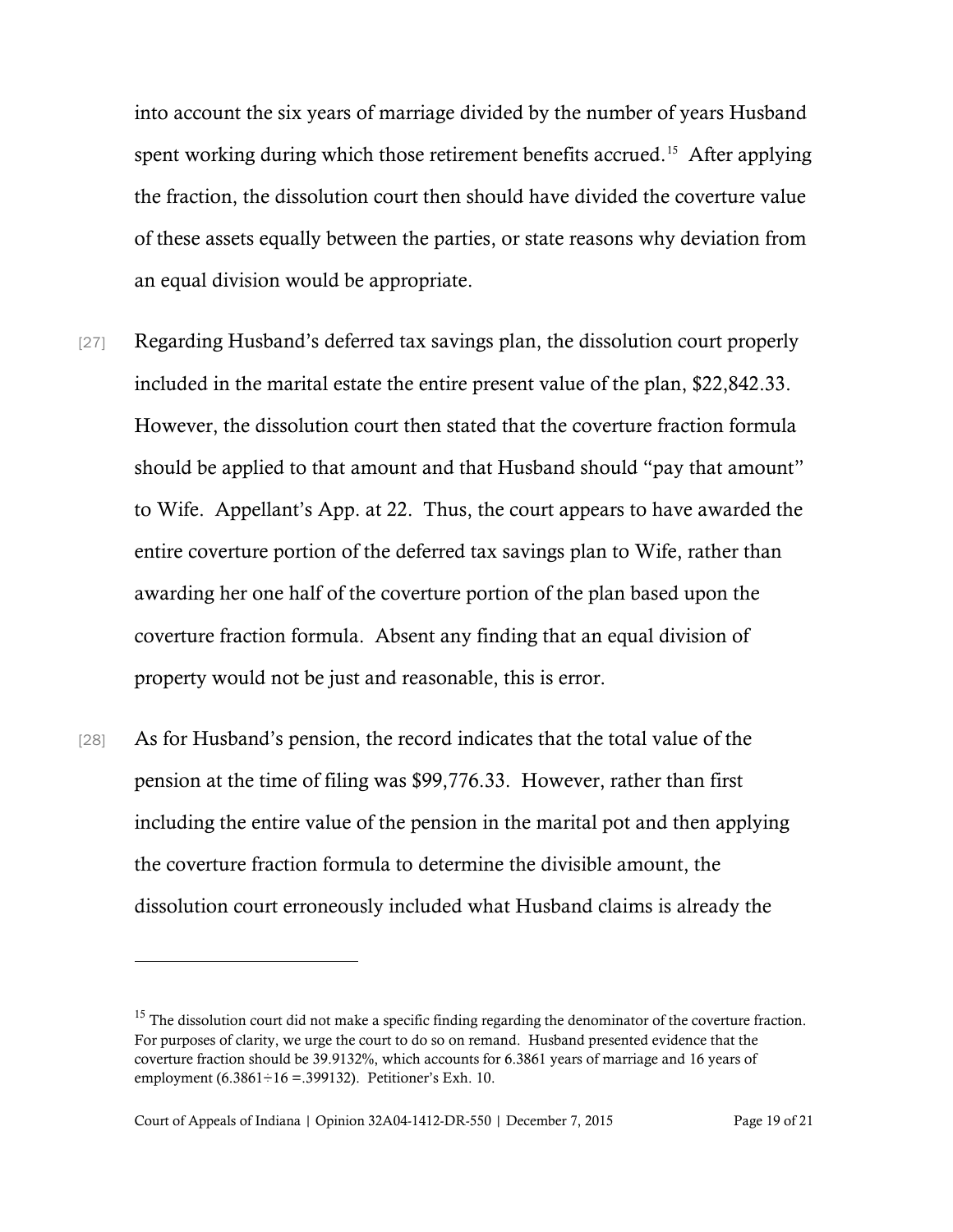coverture portion of Husband's pension, that amount being \$39,823.92. [16](#page-19-0)  While the dissolution court may ultimately determine that the portion of Husband's pension earned prior to the marriage should be awarded solely to him, it must first include the entire asset in the marital pot. *See Falatavics*, 15 N.E.3d at 110. The dissolution court then instructed that the coverture fraction formula be applied to what was already the coverture portion of the pension and, to further compound the problem, awarded Wife the entire value of the resultant figure without reference to why an equal division of property would not be just and reasonable. Again, this was error.

[29] Based upon the foregoing, we conclude that Husband has met his burden to show prima facie error in the dissolution court's valuation and division of his pension and deferred tax savings plan. Accordingly, we reverse that part of the dissolution decree and remand with instructions for the dissolution court to include the entire value of each retirement asset in the marital estate, apply the coverture fraction formula to determine what portion of each asset is subject to division, and then either divide those amounts equally between the parties or state reasons why an equal division of marital property would not be just and reasonable. The dissolution decree is affirmed in all other respects.

<span id="page-19-0"></span><sup>16</sup> This number is 39.9132% of \$99,776.33. Petitioner's Exh. 10.